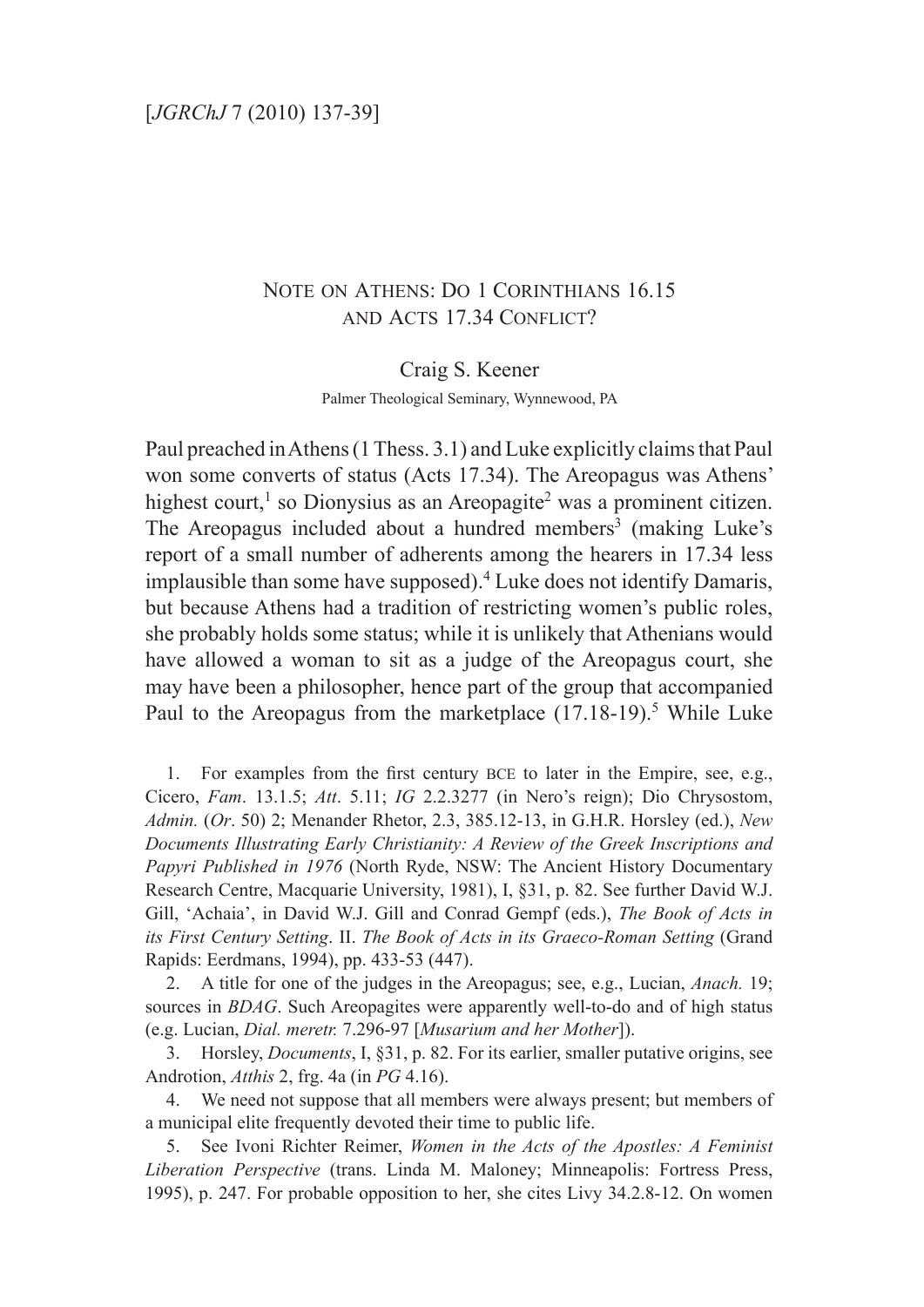is particularly ready to name converts of status (e.g. 13.12; 17.12), he mentions other converts as well (17.34).

Whether these converts formed a church we cannot say for certain (some are doubtful); though clearly one eventually formed there,<sup>7</sup> Athens did not become a center of the Pauline mission as some other cities did. We have no extant letters to a church in Athens, but it would seem odd for Luke to preserve names if there were in fact no individual converts;<sup>8</sup> he lacks traditions of conversions in many other cities or space for converts' names there (e.g. 13.48-49; 14.1, 20, 23; 19.9-10; 20.17).

Despite Luke's specificity in naming two converts, some argue against his claim of Athenian converts by highlighting instead a claim of Paul's. In a letter to the capital of Achaia, Paul apparently claims that Achaia's 'first convert' is from their own city, Corinth  $(1 \text{ Cor. } 16.15)$ .  $9$  Against the value of this argument doubting Luke's information, we might note that Paul speaks explicitly only of the first *household* conversion there,<sup>10</sup> allowing for some scattered conversions earlier.<sup>11</sup> Moreover, Paul seems

philosophers and public speech, see, e.g., Craig S. Keener, 'Women's Education and Public Speech in Antiquity', *JETS* 50 (2007), pp. 747-59 (752-58).

6. James D.G. Dunn, *The Acts of the Apostles* (Valley Forge, PA: Trinity Press International, 1996), p. 238; Ben Witherington III, *The Acts of the Apostles: A Socio-Rhetorical Commentary* (Grand Rapids: Eerdmans, 1998), p. 533.

7. Later another Dionysus, bishop of Corinth in 170 ce, encourages the Athenian church and preserves an earlier tradition that Dionysius the Areopagite was the first bishop (Eusebius, *Hist. eccl*. 3.4.10-11; 4.23.3; Robert M. Grant, *Paul in the Roman World: The Conflict at Corinth* [Louisville: Westminster John Knox Press, 2001], p. 57; cf. Bede, *Comm. Acts* 17.34); but this is the sort of tradition that could also have developed from Acts 17.34. A church was named for him in Athens (Jack Finegan, *The Archeology of the New Testament: The Mediterranean World of the Early Christian Apostles* [Boulder, CO: Westview Press, 1981], p. 138); Aristides was a Christian apologist in Athens as early as 125 ce (Finegan, *Archaeology*, p. 140), and Athenagoras followed there later in the second century (p. 142).

8. From the names, Helmut Koester, *Introduction to the New Testament*. II. *History and Literature of Early Christianity* (Philadelphia: Fortress Press, 1982), p. 109, infers the founding of a church there (while regarding the speech as Luke's composition).

9. Dunn, *Acts*, p. 238; Richard I. Pervo, *Acts: A Commentary* (Minneapolis: Fortress Press, 2009), p. 442.

10. Margaret E. Thrall, *A Critical and Exegetical Commentary on the Second Epistle to the Corinthians* (2 vols.; Edinburgh: T. & T. Clark, 1994, 2000), II, p. 87; Witherington, *Acts*, p. 533.

11. Paul's 'firstfruits of Achaia' may refer to the specific area around Corinth,